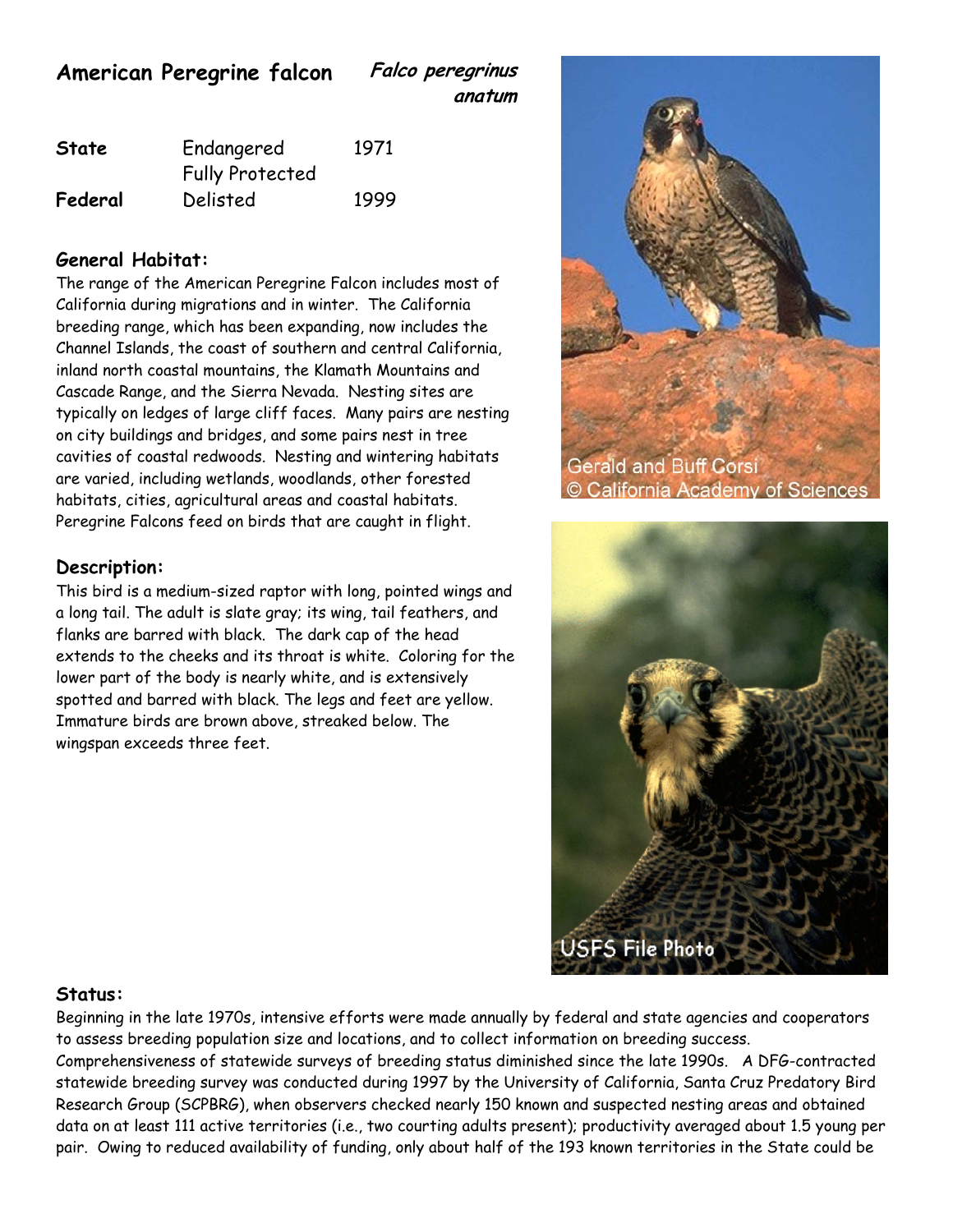adequately monitored by the SCPBRG in 1998 and 1999. The Department ceased recommending projects for funding under ESA Section 6 after this species was delisted in 1999, in anticipation of post-delisting monitoring by USFWS. A 2003 national survey was supported financially by USFWS as part of its post-delisting monitoring plan.

Partial statewide surveys were made by SCPBRG from 1999 through 2003. From 1999 to 2002, 96 of the state's known territories were found to have been occupied at least one of the years; 20 percent of the territories were on man-made structures. The cumulative total of sites known to have been active at some time since 1975 increased from 202 in 1999 to 222 in 2002. Undoubtedly, many other relatively new sites have not been found. Number of active sites monitored has generally declined since 1997, ranging from 39 to 66 during 1999-2002. Reproductive outcomes were determined from most of those active sites each year, and number of young produced per active site of known outcome ranged from 1.58 to 2.72. These rates, which appear to show that reproductive success is higher than prior years, are not directly comparable to data gathered before the late 1990s, when most sites were checked annually. In those partial surveys, no attempted was made to be obtain a representative sample of the state, and site selections were biased toward easily accessible sites, especially urban sites.

The USFWS is now coordinating national monitoring efforts. When federal delisting of the Peregrine occurred in 1999, USFWS was mandated by the Federal Endangered Species act to develop a plan--in cooperation with State wildlife or natural resource agencies, recovery team members, and other cooperators--to monitor the national Peregrine population for not less than five years after delisting. The plan is designed to examine trends nationwide and to detect declines in territory occupancy, nest success, and productivity in six regions across the U.S. Data are being collected from a randomly selected subset of Peregrine territories for five sampling periods, at three-year intervals. The monitoring started in 2003 and will end in 2015. Monitoring efforts include collecting samples of addled eggs and of feather for contaminant analyses.

After a trial monitoring effort in the Pacific states region in 2002, 96 randomly chosen Peregrine nest sites in Washington, California, Oregon, Idaho, and Nevada were monitored in 2003. Under the USFWS-funded effort, 30 territories were sampled in California. The Pacific region's overall occupancy was 86% (93% in California), the overall nest success was 64% (75% in California), and the overall productivity was 1.4 young per occupied site (1.5 in California). In these five states, approximately 43 new territories were discovered in 2003, including 9 in California.

As part of the federal delisting process, USFWS, with advice from western states, developed criteria for allowing a harvest of Peregrine Falcons for falconry purposes under revised national falconry regulations. Beginning in 2001, USFWS authorized 11 western states to coordinate the take of Peregrine nestlings within their jurisdictions and allowed a take of up to 5% of the state's productivity, at the discretion of each state. CDFG agreed that the proposed take would have extremely limited effects on the population of this species. However, Peregrine Falcons may not be taken in California for use in falconry. The American Peregrine Falcon is classified in California Fish and Game Code Section 3511 as a "fully protected bird." This law prohibits the take of Peregrine nestlings in the wild for uses such as falconry. Before the Commission could consider allowing such take, new legislation must be enacted to remove this subspecies from the fully protected bird list, or amended to allow such take; the Commission must approve removal of the Peregrine Falcon from State endangered and threatened species classification under CAC, Title 14, Section 670.5; and the Commission must add this species to the list of birds of prey that may be taken for use in falconry under CAC, Title 14, Section 670.

The increasing population of Peregrines has presented new risks to other endangered or sensitive birds, such as California Least Terns and Marbled Murrelets. Monitors of such species must assess the threat Peregrines pose and recommend actions, such as harassment or live-capture and relocation of individual Peregrines. At Least Tern colonies, predation by Peregrines and other rare native predatory birds normally is tolerated and monitored, but if immediate action is necessary to avoid major impacts to a colony, monitors would contact experienced Peregrine